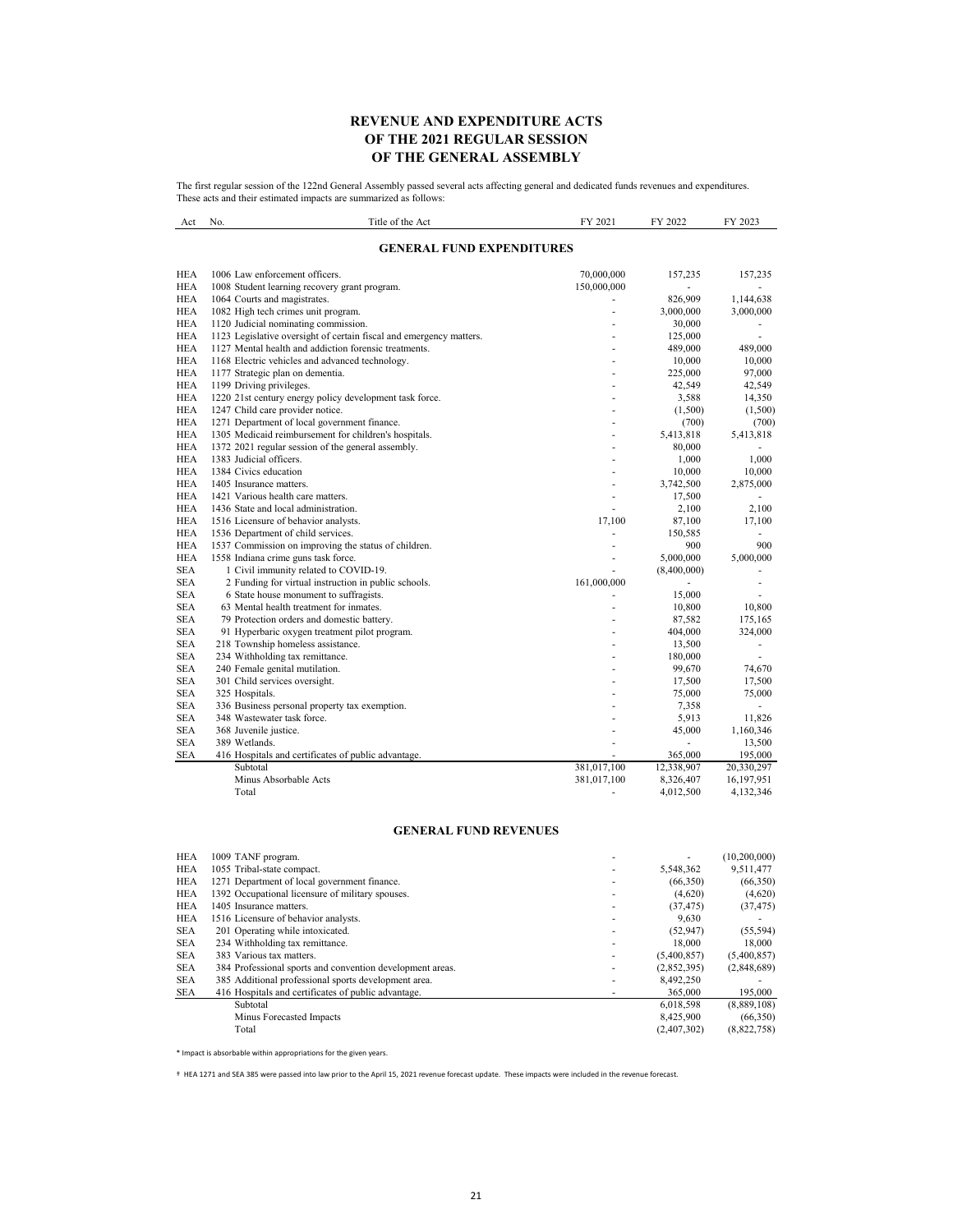| Act        | No.                                                     | Title of the Act                   | FY 2021   | FY 2022   | FY 2023   |
|------------|---------------------------------------------------------|------------------------------------|-----------|-----------|-----------|
|            | OF THE 2021 REGULAR SESSION                             |                                    |           |           |           |
|            |                                                         | <b>DEDICATED FUND EXPENDITURES</b> |           |           |           |
|            |                                                         |                                    |           |           |           |
| <b>HEA</b> | 1039 Military award license plates.                     |                                    |           | 1.000     |           |
| HEA        | 1199 Driving privileges.                                |                                    | 165,000   |           |           |
| <b>HEA</b> | 1402 All payer claims database.                         |                                    |           | 695,335   | 690,960   |
| <b>HEA</b> | 1405 Insurance matters.                                 |                                    |           | 232,500   | 227,500   |
| <b>SEA</b> | 137 Kids first trust fund board.                        |                                    |           | 10,000    | 10,000    |
| <b>SEA</b> | 316 Military and veterans matters.                      |                                    |           | 624,333   | 624,333   |
| <b>SEA</b> | 382 Entrepreneur and enterprise district pilot program. |                                    |           |           | 2,000,000 |
| <b>SEA</b> | 389 Wetlands.                                           |                                    |           | (40,000)  | (40,000)  |
| <b>SEA</b> | 400 Statewide electronic lien and title system.         |                                    | 842,500   | 990,500   | 148,000   |
|            | Subtotal                                                |                                    | 1,007,500 | 2,513,668 | 3,660,793 |
|            | Minus Absorbable Acts                                   |                                    | 1,007,500 | 2,513,668 | 3,660,793 |
|            | Total                                                   |                                    |           |           |           |

## **DEDICATED FUND REVENUES**

| <b>HEA</b> | 1039 Military award license plates.                       |           | (4,010)     | (4,010)     |
|------------|-----------------------------------------------------------|-----------|-------------|-------------|
| <b>HEA</b> | 1055 Tribal-state compact.                                |           | (283, 825)  | (472, 271)  |
| <b>HEA</b> | 1150 Overweight divisible loads.                          |           | 5,800,000   | 4,835,000   |
| <b>HEA</b> | 1190 Overweight truck permits.                            |           | 5,244,040   | 7,248,432   |
| <b>HEA</b> | 1199 Driving privileges.                                  |           | (6,204,000) | (6,452,160) |
| <b>HEA</b> | 1271 Department of local government finance.              |           | 1,093,089   | 1,093,089   |
| <b>HEA</b> | 1285 Bureau of motor vehicles.                            |           | 159,420     | 318,839     |
| <b>HEA</b> | 1356 Permanent trailer registration.                      | 4,314,437 | (1,158,241) | (1,158,241) |
| <b>HEA</b> | 1432 Political subdivision risk management.               |           | 1,505       | 1,505       |
| <b>SEA</b> | 137 Kids first trust fund board.                          |           | 10,000      | 10,000      |
| <b>SEA</b> | 201 Operating while intoxicated.                          |           | (3,180)     | (3,339)     |
| <b>SEA</b> | 232 Exposure risk diseases.                               |           | 225,000     |             |
| <b>SEA</b> | 271 Environmental matters.                                |           | 100,000     | 450,000     |
| <b>SEA</b> | 381 Innkeepers tax.                                       |           | (500,000)   | (500,000)   |
| <b>SEA</b> | 383 Various tax matters.                                  |           | 34,541      | 34,541      |
| <b>SEA</b> | 384 Professional sports and convention development areas. |           | (3,005)     | (2,981)     |
| <b>SEA</b> | 385 Additional professional sports development area.      |           | 9,970       |             |
| <b>SEA</b> | 389 Wetlands.                                             |           | (627,000)   | (627,000)   |
|            | Total                                                     | 4.314.437 | 3,894,304   | 4,771,404   |
|            |                                                           |           |             |             |

\* Impact is absorbable within appropriations for the given years.